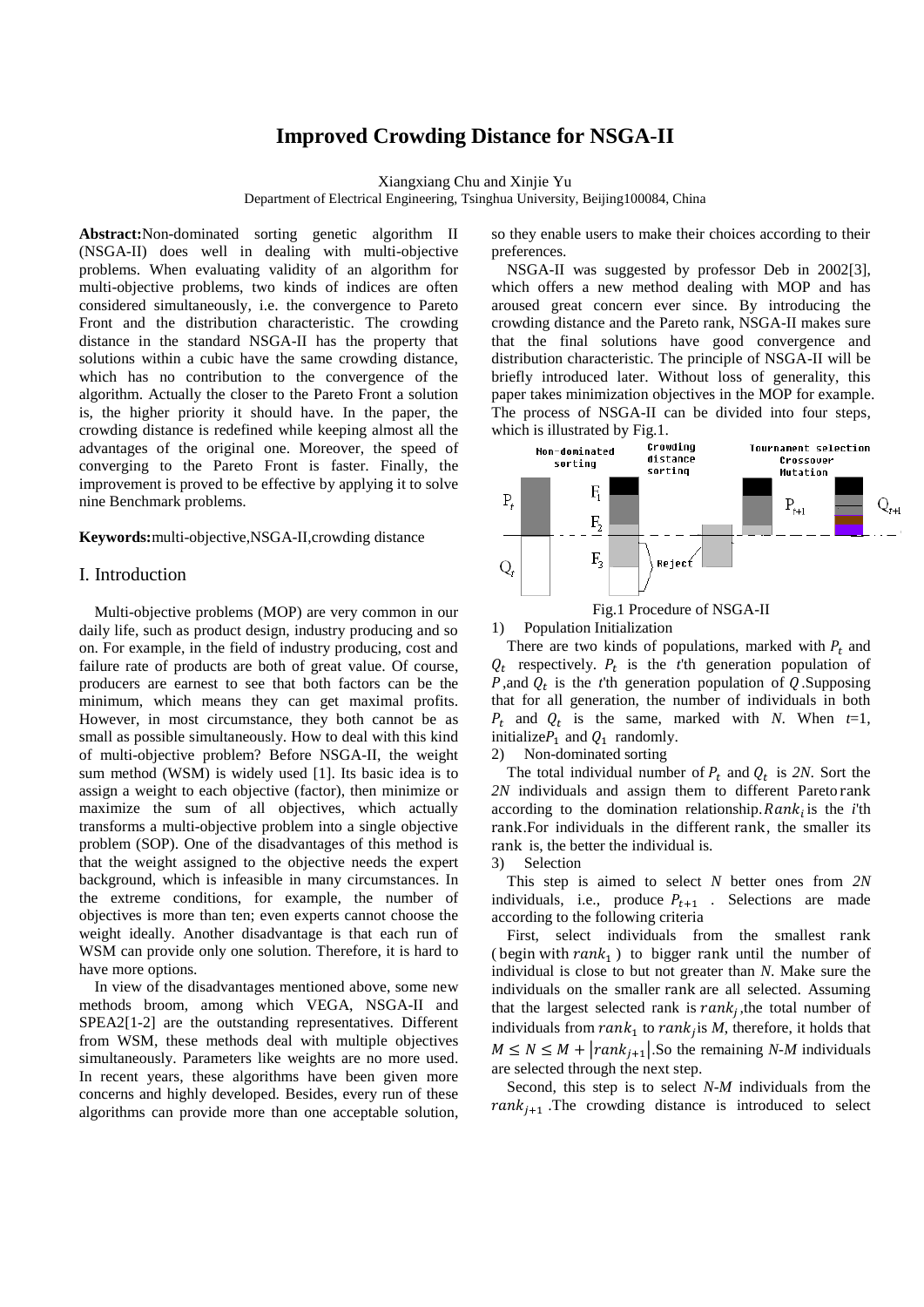individuals from the same rank .The larger distance one individual has, the higher priority it owns.

Take care that the crowding distance is used only when there is a must to select individuals from the same rank, i.e., the crowding distance is a criterion to select individuals within the same rank,however, rank order is the criterion to select individuals from different ranks.

#### 4) Propagation

After *N* individuals  $P_{t+1}$  are gotten, this step is to produce other *N* individuals. Tournament selection is widely used here which brings an outstanding advantage: parameter-less. The core of it is to make sure that *k* individuals are selected and the chance of being selected is equal for all individuals. One common value for *k* is 2, which is also used in this paper. Then, crossover and mutation are applied to produce  $Q_{t+1}$ . Any proper crossover and mutation operators can be applied here.

Among these four steps, the crowding distance plays an important role. It not only helps to select individuals within the same rank, but also makes sure the whole population are evenly distributed. Around the crowding distance, further studies are made to make NSGA-II more powerful.

# II. Crowding Distance and Improved Crowding Distance

### *2.1Crowding Distance*

From the presentation above, we cannot emphasize the importance of the crowding distance too much. For the *j*'th one in  $rank_i$ , its crowding distance (marked with  $dis<sup>j</sup>$ )can be defined as follows(supposing that the number of objective is *m*)

- 1) Initialize  $dis^j$  to be zero
- 2) For every objective function *k*
	- a) Sort the individuals in  $rank_i$  based on the *k*'th objective function
	- b) For the *j*'th individual, if the objective function is the boundary (the minimum or the maximum), assign infinite distance to it, .*i.e.dis*<sup> $j$ </sup>=*inf*
	- c) Else, suppose the sort sequence for the *j*'th individual is *n*, then

$$
dis^{j} = dis^{j} + \frac{f_{n+1}^{k} - f_{n-1}^{k}}{f_{max}^{k} - f_{min}^{k}}
$$
 (1)

The core of the crowding distance is to find the Euclidian distance between neighbor individuals in the *m*-dimension space. The individual located in the boundary is always selected because it has been assigned the infinite distance.

#### *2.2Further Consideration on Crowding Distance*

From the initial definition of crowding distance above, it has explicit advantages. It ensures the better distribution characteristic from the definition itself. Moreover, the algorithm doesn't bring in any parameter, which means it is parameter-less and more universal to almost all MOPs. However, further study on the initial definition can lead to

the fact that any individual in the same cubic has the same crowding distance, which has the need to be improved. In order to make a clear explanation, two objectives are taken for example.

As can be seen from [Fig.2,](#page-1-0) supposing individual *E* or *F* might be in the dash-line cubic. According to Eq (1), they have the same crowding distance, i.e. the half circumference of the rectangle. However, obviously, the individual *E* is better than  $F$ , and the former should have the priority to be chosen. However, the initial definition cannot tell apart the difference between them. That is where the idea of improvement in this paper origins from.



<span id="page-1-0"></span>Fig.2 Demonstration about the crowding distance in the initial definition

### *2.3Improved Crowding Distance*

The discussion above discloses the direction of the improvement. After lots of attempts, a new definition of the crowding distance has been found. Just a small change will produce the new definition. The new definition for the *j* individual in  $rank_i$  can be redefined as follows:

$$
dis^{j} = dis^{j} + \frac{f_{n+1}^{k} - f_{n}^{k}}{f_{max}^{k} - f_{min}^{k}}
$$
 (2)

Compared with the initial definition in Eq. (1), the new definition just turns the  $f_{n-1}^k$  into  $f_n^k$ . Though it seems to be only a very small change, in fact, it has a significant effect. First, it almost inherits all advantages of the initial definition, such as parameter-less, good distribution characteristic and so on. Secondly, it adds no algorithm complexity to the initial one. Last but not least, which emphasizes the advantage of the improvement; it has the stronger capacity to converge to the Pareto Front.

In order to give a more explicit explanation, the two objective problems above are still used. As [Fig.3](#page-2-0) shows, we can easily tell the difference between the two definitions. For the initial definition, the crowding distance of  $F$  is the half circumference of the outer big rectangle which is formed by *A* and *B*, while the new crowding distance of it is the half circumference inner small rectangle. In the new definition, whether the object value lies in dot *E* or *F* makes difference, the former will have high priority to be selected if there is a need to choose one according to the crowding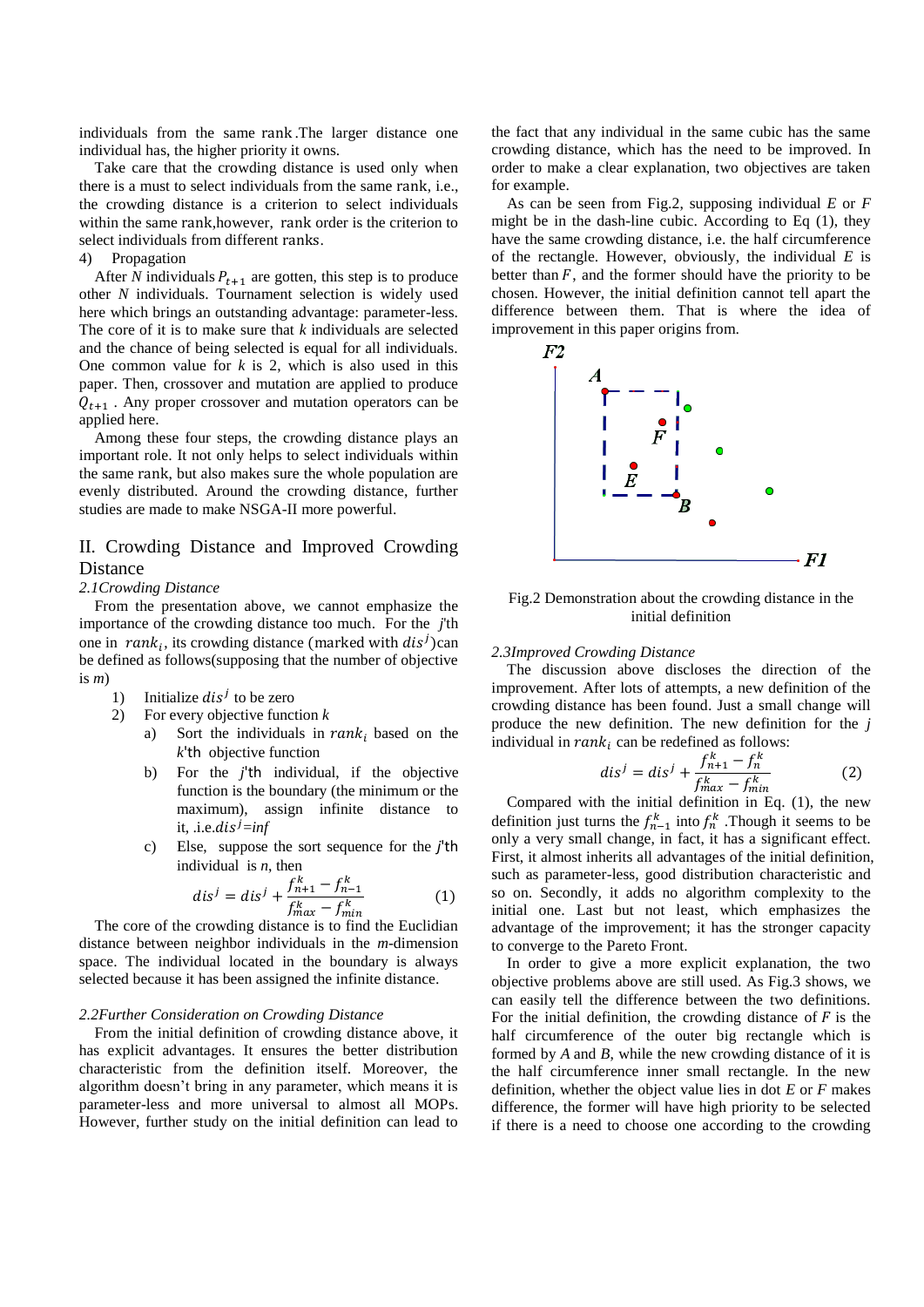distance, which can compensates the disadvantages of the initial definition.



<span id="page-2-0"></span>Fig.3 Illustration on the improved crowding distance

In order to demonstrate the improvement more clearly, two objective problems are used. We suppose that the objective value domain for points *A* and *B* in Fig. 2 and Fig. 3 is  $[0.2] \times [0.2]$  and neglect the normalization in the denominator Eq. (1) and Eq. (2) to illustrate the key idea. The difference between the two definitions can be seen clearly from [Fig.4](#page-2-1) and [Fig.5.](#page-2-2) In the initial definition, the crowding distance of any dot in the area is the same: 4, i.e. the crowding distance set of the area is a flat plane. However, the latter is different; the crowding distance set of the area is a slope. Obviously, dot (0,0) should have the highest priority with crowding distance 4, and  $dot(2,2)$  should have the lowest one with crowding distance 0.



<span id="page-2-1"></span>Fig.4 Crowding distance in the initial definition



<span id="page-2-2"></span>Fig.5 Crowding distance in the improved definition

A further consideration about the improved definition will come to the conclusion that the improved crowding distance gains better convergence to the Pareto Front while keeps all the advantages of the initial one.

# III. Simulation results

### *3.1 brief introduction*

It's essential to solve the benchmark problems in the improved definition in order to testify the validity of the rectification. Before the analysis of the simulation results, some presentations are needed.

- 1) Considering that the improvement focuses on the definition of the crowding distance in NSGA-II, so NSGA-II using the initial crowding distance definition is used as the control group. Moreover, except for the crowding distance, all other processes and parameters are kept the same in both groups, such as style and the rate of crossover, mutation, as well as tournament selection and so on. It can make the comparison more valid and direct. In addition, convex crossover and polynomial mutation is used. The probability of performing crossover is 0.9 and the probability of performing mutation is 0.1.
- 2) Considering that for multi-objective problem, to what extent the solutions converge to the Pareto Front and to what extent they are distributed should be measured simultaneously. So performance indices (PI used in the following) relevant to the two aspects should be put into use respectively. In this paper, for either aspect, two classical performances are applied to evaluate the performance.
- 3) Base on the same initial population, each algorithm runs 50 times. Compute the PIs in every run, then depicts the statistic characteristic so as to eliminate the effect of the random of genetic algorithm derived from the crossover and mutation process and so on. For all benchmark problems, the size of population is 50 and the final generation is 600.
- 4) All the 9 Benchmark problems come from [3].

### *3.2 Performance Indices*

*3.2.1 Performance Indices based on convergence to Pareto Front*

In general, this kind of PIs usually focuses on the rate how many real Pareto Front solutions exist among all nondominated solutions, or the distance how far the nondominated solutions are from the real Pareto Front and so forth.

In 1999, Van Veldhuizen put forward an unary PI called General Distance(GD)[4],which reflects how close the nondominated solutions is to the Pareto Front. To define GD,  $d_i$ which represents the distance between one non-dominated individual *i* to the Pareto Front is defined below: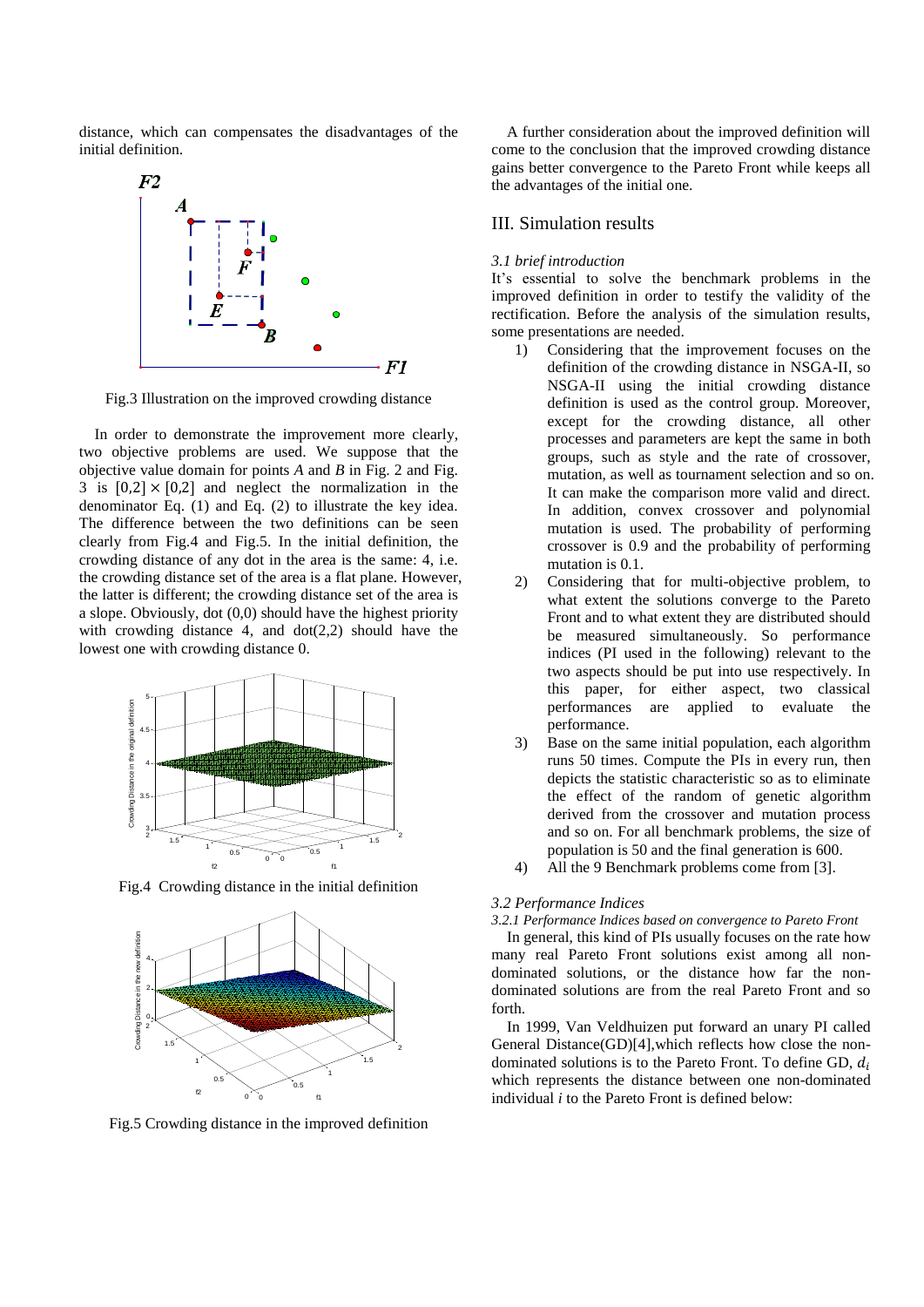$$
d_i = \min_{p \in PF} \sqrt{\sum_{k=1}^{m} (z_k^i - z_k^p)^2}
$$
 (3)

where  $z_k^i$  stands for the *k*'th objective value of the *i*'th nondominated individual, while  $z_k^p$  represents the *k*'th objective value of individual on the Pareto front. Owing to the fact that not all the problems have explicitly analytical solutions, even if exits, it's hard to find the distance, because the computation of closest distance is difficult itself. So when  $d_i$  needs to be computed, usually, it can be gotten by the following steps. First, select *N* evenly-distributed solutions (an integer, usually about 1000 or larger, which depends on the requirement of precision and the limitation of time, space, etc.) on the Pareto Front. Second, get the distance between the *i*'th individual and the selected ones on the Pareto Front, and choose the shortest distance as  $d_i$ . From the above definition, it makes clear that  $d_i$  reflects how far the *i*<sup>th</sup> individual is away from the Pareto front. Then  $d_i$  can be used to define GD, which can be written below.

$$
GD(s) = \frac{\left(\sum_{i=1}^{|s|} d_i^q\right)^{\frac{1}{q}}}{|s|} \tag{4}
$$

where  $|s|$  represents the number of non-dominated individual in the solution set *S*. The integer *q* determines the different distance. When  $q=2$ , it is the Euclidean distance, which is used in this paper. When  $q=1$ , then it becomes the one used in Professor Deb's paper[3].

In 1999 E.ZitZler proposed a binary PI. The binary PI called  $C(S_1, S_2)$  and  $C(S_2, S_1)$  is selected to strongly differentiate the initial crowding distance and the improved one[5].  $C(S_1, S_2)$  is defined as follows:

$$
C(S_1, S_2) = \frac{\left| S_2 \in S_2 \mid \exists s_1 \in S_1 : s_1 \preceq s_2 \right|}{|S_2|} \qquad (5)
$$

The definition below can make it clear that what on earth the operator  $\prec$  means. Supposing  $S_1$  and  $S_2$  are two solution sets, *i* and *j* are individuals within these two sets respectively, the *l*'th objective value are marked with  $z_l^i$  and  $z_l^j$ , if the following

$$
z_l^i \le z_l^j \{l = 1, 2, 3 \dots m\}
$$
 (6)

is true, then we say *i* weakly dominates *j*, i.e.  $i \leq j$ 

From the definition, it is evident that  $C(S_1, S_2)$  means the rate of the non-dominated solutions in  $S_2$ , which are weakly dominated by the non-dominant solutions in  $S_1$ . The larger  $C(S_1, S_2)$  is, the better  $S_1$  is. Combined with the improvement on the crowding distance, this PI can directly judge whether the improvement is successful as well as to what extend it is better than the initial definition.

#### *3.2.2 Performance Indices based on distribution*

Unlike single objective problem, distribution performance should be taken into account when dealing with MOP. The more evenly the solutions are distributed, the better performance they have.

In 1995, a distribution PI called spacing (SP)was put forward by J.Schott[6], which stands for the standard deviation of the closest distances. The 1-norm is used to define it.

$$
d_i = \min_{s_j \in S \cap S_j \neq s_i} \sum_{k=1}^{m} |z_k^i - z_k^j|
$$
 (7)

$$
\overline{d} = \frac{\sum_{i=1}^{|S|} d_i}{|S|} \tag{8}
$$

$$
SP(S) = \sqrt{\frac{1}{|S| - 1} \sum_{i=1}^{|S|} (d_i - \bar{d})^2}
$$
 (9)

where  $z_k^i$  is the *k*'th objective value of the *i*'th individual, and 1-norm is used to defined  $d_i$ , which reflects the shortest distance between the *i*'th individual and the other individuals in *S* under the 1-norm distance.  $\overline{d}$  is the average distance and the  $SP(S)$  is the standard deviation of these distances. Smaller  $SP(S)$  means better distribution.

As a distribution PI,  $SP(S)$  puts much emphasis on the deviation of closest distance. Another PI called  $M_2^*$  is also introduced for distribution, bases on the concept of niche[5].  $| \cdot |$ 

$$
M_2^* = \frac{1}{|S| - 1} \sum_{i=1}^{|S|} |s_j \in S| \|s_i - s_j\| > \sigma | (10)
$$

where  $\sigma$  is the radius of niche, and  $\|\cdot\|$  is the Euclidean distance. The parameter  $\sigma$  is sensitive, too small or too big can not get useful result. In the paper,  $\sigma$  is chosen as the ten percent of the largest distance among the non-dominated individuals. Generally speaking, bigger  $M_2^*$  means better distribution.

#### *3.3 Simulation Results*

Various Benchmark problems are chosen to verify the validity of the improvement on crowding distance used in NSGA-II. The premises are mentioned before, and NSGA-II based on the initial crowding distance acts as the control group. All are the same except the definition of the crowding distance. Two kinds, four performance indices are chosen to evaluate the validity of the improvement more comprehensively.

As is mentioned before, GD is the distance from nondominated solutions to the Pareto Front. Smaller GD means better convergence. As [Table 1](#page-4-0) shows, the GD based on the improved crowding distance is better than the control group.

However, since the solutions are gotten by the end of 600 generation, when the control has a good convergence to Pareto Front already, so even the experiment group is better than the control group, the difference and advantage is not so evident and direct. If the generation is smaller, the difference will be more evident.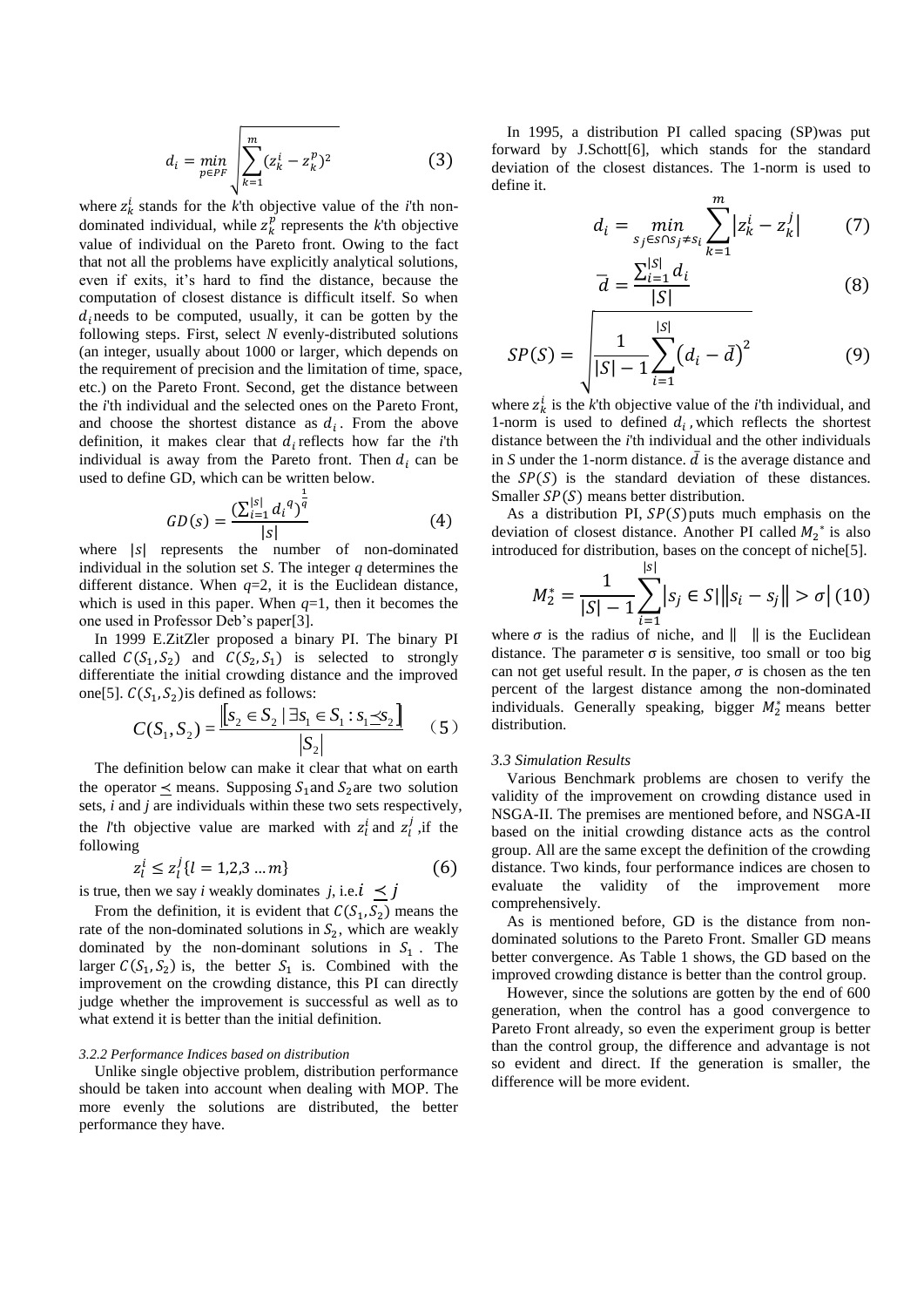Table 1 GD index between the two definitions

<span id="page-4-0"></span>

| Kinds            | GD           | GD            |
|------------------|--------------|---------------|
|                  | (Initial CD) | (Improved CD) |
| <b>SCH</b>       | 9.443e-008   | 9.369e-008    |
| <b>FON</b>       | 0.009161     | 0.009155      |
| POL              | 0.005882     | 8.446e-006    |
| <b>KUR</b>       | 0.09277      | 0.09454       |
| ZDT1             | 0.001346     | 0.001372      |
| ZDT <sub>2</sub> | 0.0003563    | 0.0001505     |
| ZDT3             | 0.0001007    | 4.043e-005    |
| ZDT4             | 10.90        | 10.80         |
| ZDT6             | 0.02662      | 0.0182        |

The binary performance indices can reflect the difference more directly and obviously. In [Table 2](#page-4-1),  $S_1$  is the nondominated solutions found in the initial crowding distance, while  $S_2$  is gotten in the improved crowding distance. As [Table 2](#page-4-1) shows, for all Benchmarks,  $C$  ( $S_2, S_1$ ) is nearly twice as big as  $C(S_1,S_2)$ , which means the non-dominated solutions based on the improved crowding distance are better than those based on the initial crowding distance in view of convergence to the Pareto Front.

Table 2 C index between the two definitions

<span id="page-4-1"></span>

| Kinds            | $C(S_1,S_2)$ | $C(S_2,S_1)$ |
|------------------|--------------|--------------|
| <b>SCH</b>       | 0.0076       | 0.0140       |
| <b>FON</b>       | 0.0455       | 0.1715       |
| POL.             | 0.0292       | 0.0896       |
| <b>KUR</b>       | 0.1316       | 0.2476       |
| ZDT1             | 0.2012       | 0.4064       |
| ZDT <sub>2</sub> | 0.2683       | 0.5026       |
| ZDT3             | 0.2400       | 0.6480       |
| ZDT4             | 0.2652       | 0.5808       |
| ZDT6             | 0.1272       | 0.3524       |

From the previous presentation, the improvement is valid for the enhancement of convergence. However, to evaluate the improvement more comprehensively, performance indices about distribution need to be testified. If the distribution of solutions becomes poor, then we cannot come to a conclusion that the improvement is valid. SP represents the deviation of closest distance. Smaller SP means good distribution. [Table 3](#page-4-2) shows that SP based on the improvement crowding distance is just a little larger than the control group for SCH,KUR and ZDT2. But, in fact, the gap between the initial CD and Improved CD is so small that we almost say they are the same. For other problems, the improved crowding distance behaved better. That is to say, distribution based on the improved crowding distance doesn't become worse at least.

<span id="page-4-2"></span>Table 3 SP comparison between the two definitions

| Kinds | SP           | SP            |
|-------|--------------|---------------|
|       | (Initial CD) | (Improved CD) |
| SCH   | 0.005723     | 0.006456      |

| <b>FON</b>       | 0.000168 | 6.117e-005 |
|------------------|----------|------------|
| POL.             | 0.068220 | 0.048550   |
| <b>KUR</b>       | 0.035590 | 0.042000   |
| ZDT1             | 0.000317 | 0.000217   |
| ZDT <sub>2</sub> | 0.000170 | 0.000231   |
| ZDT3             | 0.000251 | 0.000154   |
| ZDT4             | 0.003179 | 0.002466   |
| ZDT6             | 0.160900 | 0.112200   |

As is mention above, larger  $M_2^*$  means better distribution. From [Table 4,](#page-4-3) for SCH, POL KUR, and ZDT4, the  $M_2^*$  using the improved crowding distance is a little smaller than the initial one, however the difference is so small that we cannot even say the initial one is better. For other problems, the improved crowding distance behaved better.

<span id="page-4-3"></span>Table  $4M_2^*$  comparison between the two definitions

| Kinds            | $M_2^*$      | $M_2^*$       |
|------------------|--------------|---------------|
|                  | (Initial CD) | (Improved CD) |
| <b>SCH</b>       | 42.31        | 42.21         |
| <b>FON</b>       | 33.65        | 33.73         |
| POL.             | 38.22        | 38.11         |
| <b>KUR</b>       | 39.86        | 39.76         |
| ZDT1             | 30.04        | 32.09         |
| ZDT <sub>2</sub> | 24.38        | 27.46         |
| ZDT3             | 40.57        | 41.07         |
| ZDT4             | 7.757        | 7.432         |
| ZDT6             | 31.55        | 34.49         |

Considering the two PIs about distribution, a conclusion can be made that NSGA-II based on the improved crowding distance is not worse than the initial one on distribution characteristic.

# IV. Conclusion

In this paper, the improvement on the crowding distance in NSGA-II is demonstrated in details. The improved crowding distance overcomes the disadvantages in the initial one, i.e. the crowding distance is the same in the same cubic.

By comparing four PIs on 9 benchmark problems, we can come to the conclusion that the improved crowding distance has better convergence performance while keeping the similar distribution characteristics. It also inherit other good properties from NSGA-II, such as parameter less and universal application and so on. From the precious content, it can be seen that the improvement doesn't affect the other three steps in NSGA-II, so it is very easy to apply. There are lots of improvements on the other three steps, of which NSGA-II embed with Differential Evolution is a good example[7]. Further study will be made to testify the characteristic of combining this improvement with other improvement in the other three steps.